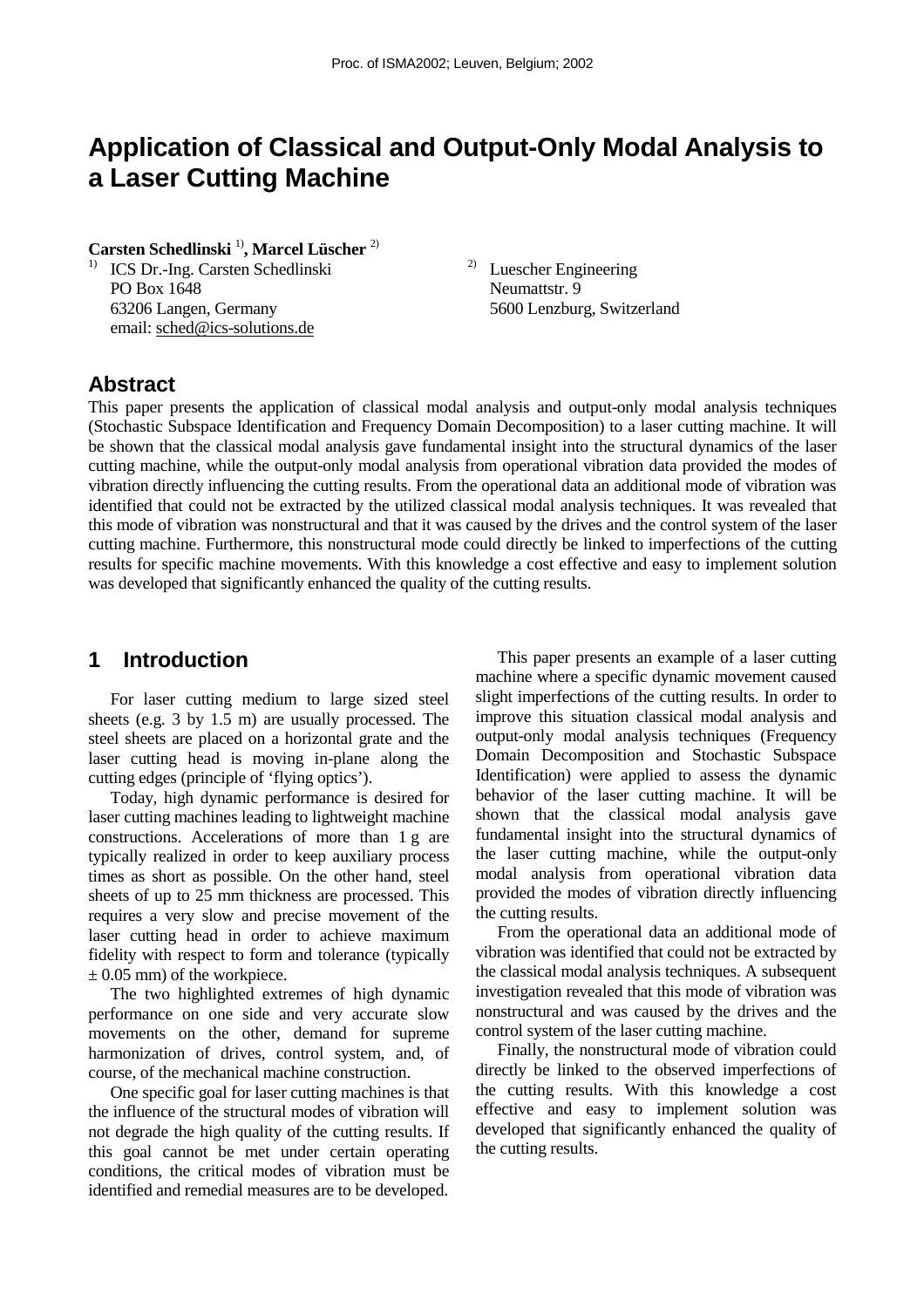### **2 Theory Overview**

In the following the theory of the applied outputonly modal analysis techniques will be summarized. The classical experimental modal analysis techniques are well known and will not be presented. An introduction to these techniques can for instance be found in references [1-3].

#### **2.1 Frequency Domain Decomposition**

The Frequency Domain Decomposition technique described in reference [4] is an extension of the classical frequency domain approach referred to as the Basic Frequency Domain or Peak Picking technique. For the classical technique modes of vibration are directly extracted from the power spectral density matrix of the measured responses at the resonance peaks [5], while it is required that the modes of vibration are well separated. Of course, this is not always the case.

The power spectral density matrix, that can be estimated easily for instance via Fast Fourier Transformation, is also utilized by the Frequency Domain Decomposition technique. However, in contrast to the classical technique, it is not directly processed, but decomposed by applying the Singular Value Decomposition at each spectral line. Proceeding this way decomposes the power spectral density matrix into auto spectral density functions of single degree of freedom systems.

Frequencies and damping values can subsequently be extracted from the auto spectral density functions of the single degree of freedom systems at the resonance peaks, while the corresponding modes of vibration are estimated directly from the singular value vectors.

For the Frequency Domain Decomposition technique the following three assumptions must be met:

- 1) the loading must be white noise
- 2) the structure must be lightly damped
- 3) closely spaced modes of vibration must be geometrically orthogonal

If the above assumptions cannot be satisfied the decomposition of the power spectral density matrix into auto spectral density functions of single degree of freedom systems is not exact. Thus the results of the Frequency Domain Decomposition technique are merely approximate in this case, but can be expected to be more accurate than the results from the classical technique.

#### **2.2 Stochastic Subspace Identification**

Stochastic Subspace Identification techniques are focusing on the discrete time state space model of a linear, time invariant system without external inputs according to equation (1), see also reference [6].

$$
\mathbf{x}_{k+1} = \mathbf{A}\mathbf{x}_k + \mathbf{w}_k
$$
  

$$
\mathbf{y}_k = \mathbf{C}\mathbf{x}_k + \mathbf{v}_k
$$
 (1)

with:

- k index for time instant k
- **x** state vector (not measurable)
- **y** output vector (measurable)
- **w, v** zero mean, stationary white noise sequences representing process and measurement noise respectively (not measurable)
- **A** (dynamical) system matrix completely characterizing the dynamics of the system
- **C** output matrix transforming the state vector onto the output vector

In order to identify modal data Stochastic Subspace Identification techniques are in a first step estimating the matrices **A** and **C** solely from the measured output in **y**. Basically this can be achieved by building up an output block Hankel matrix, which holds all information of the correlation functions of the measured responses. The block Hankel matrix is factorized utilizing a Singular Value Decomposition that is truncated to the selected model order, and from the factorization results the desired matrices **A** and **C** are obtained. In a second step, the modal frequencies, damping values, and modes of vibration are directly extracted from the estimated system matrix **A**.

One important issue for Stochastic Subspace Identification techniques is the choice of the model order, i.e. the size of the system matrix **A** or the state vector **x** respectively. To assist in finding the appropriate model order, stabilization diagrams - as known from classical experimental modal analysis techniques - may be utilized.

# **3 Application**

#### **3.1 Objective**

For a specific type of laser cutting machine it was observed that, when cutting circular workpieces with diameters ranging from 200 to 400 millimeters and utilizing a particular set of process parameters, slight waveform like imperfections occur along the cutting edge (figure 1).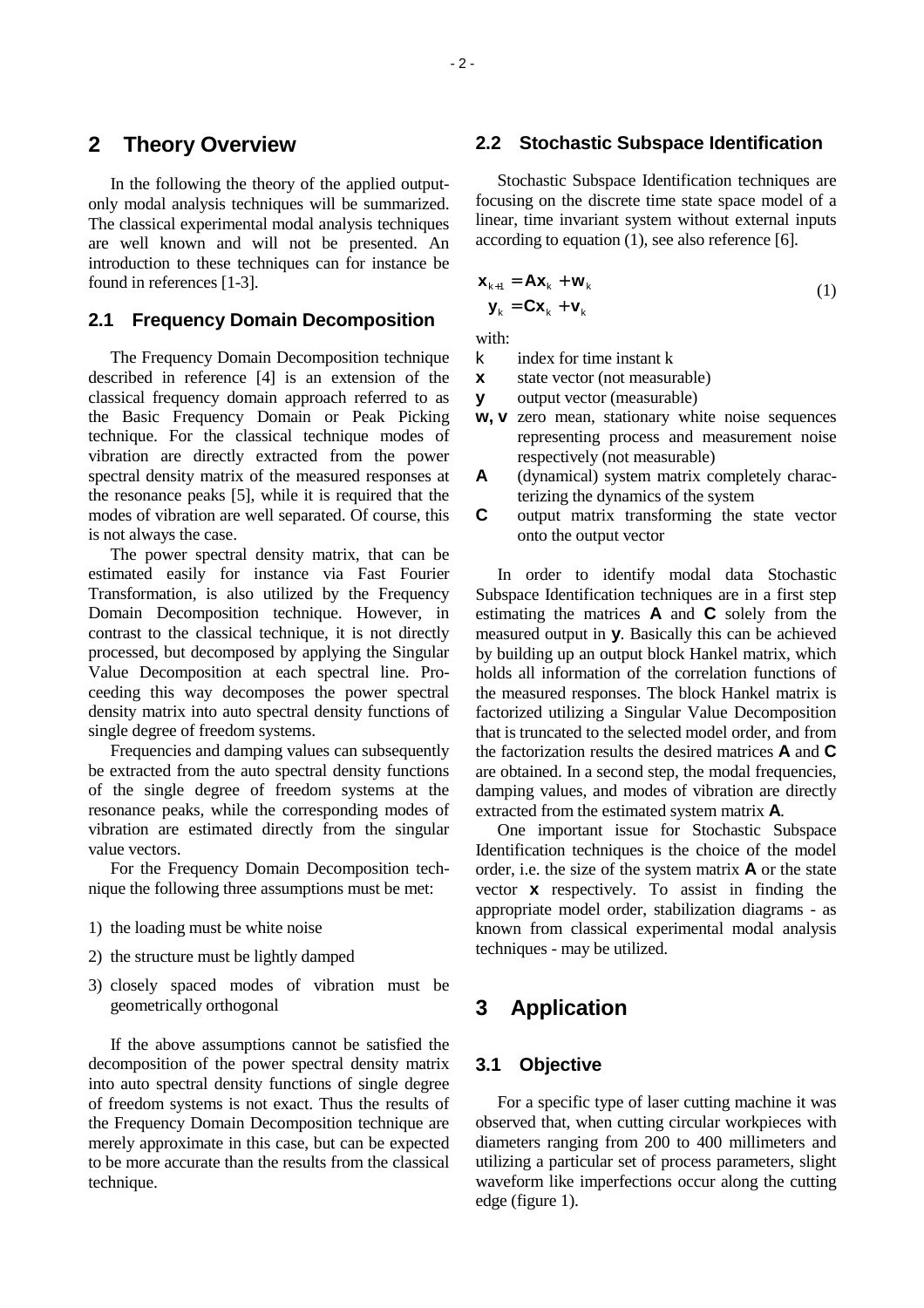From the geometry of the imperfection (wavelength) and the process parameters (feeding speed) it was concluded, that a mode of vibration at about 18 Hz is relevant.



Figure 1: Example of observed imperfections

In order to locate the source of the unwanted machine behavior multiple tests of structural components, control system modifications, software changes, and FEM calculations were conducted. All efforts indicated a complex interaction of multiple parameters, but no weak points in the machine design could be revealed.

Thus, to improve the described situation two additional test campaigns were defined:

- 1) a classical modal test and modal analysis in order to obtain fundamental insight into the structural dynamics of the laser cutting machine
- 2) an in-operation test with subsequent output-only modal analysis in order to assess the dynamic behavior of the laser cutting machine under the critical process conditions

#### **3.2 Classical Modal Analysis**

### **3.2.1 Modal Test**

To determine the structural modes of vibration of the laser cutting machine, a modal test was performed. The machine axes (cutting bridge and cutting head) were set to mid positions, and the drives plus the control system were activated in order to maintain the selected position of the machine axes during the test.

The excitation of the laser cutting machine was provided by a mid sized impact hammer in two different directions (two references, one horizontal and one vertical, see figures 2 and 3).



Figure 2: Impulse excitation of machine

Roving accelerometer testing was selected. It was favored over roving hammer testing, because the excitation level can be kept more or less the same for all measurement sets to be processed. This bears the advantage that possible non-linearities will not be excited in a significantly changing manner from measurement set to measurement set.

Accelerations were measured with 15 uni-axial accelerometers simultaneously utilizing a DIFA SCADAS 2 front-end and IDEAS data acquisition software. Because a total of 77 measurement degrees of freedom at 50 individual measurement points had to be processed (figure 3), six different measurement sets were taken.



Figure 3: Measurement points and references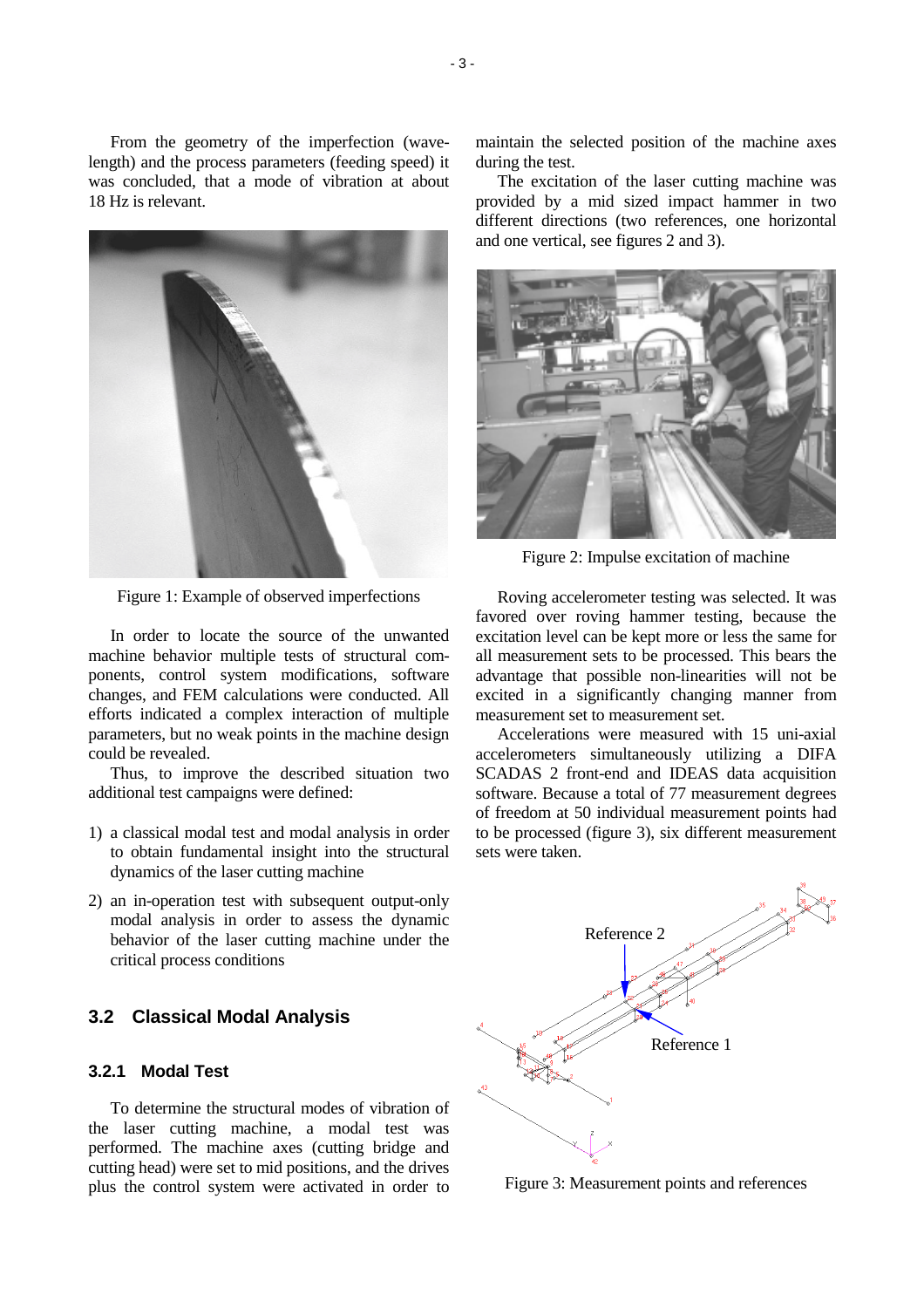#### **3.2.2 Modal Identification**

The modal identification was performed utilizing well established curve fitting and direct parameter estimation techniques and yielded 66 modes of vibration in the frequency range from zero to 100 Hz.

In order to obtain a qualitative impression, the modes of vibration in the vicinity of the major resonance peaks were investigated. Figure 4 and table 1 give an overview of the corresponding mode of vibration classes. An example for the most significant mode of vibration class in the frequency range around 25.0 Hz (range 2) can be found in figure 5.



Figure 4: Envelope of frequency response moduli

| <b>Range</b> | <b>Description</b>                         |  |
|--------------|--------------------------------------------|--|
| 1            | bending of driving shaft of cutting bridge |  |
| 2            | coupled bending in Y/Z of cutting bridge   |  |
| 3            | coupled torsion about X/bending about Z    |  |
|              | of cutting bridge                          |  |
| 4            | translation in X of cutting bridge         |  |
| 5            | mirrors, local                             |  |
| 6            | ditto                                      |  |
| 7            | coupled bending in Y/Z of cutting bridge   |  |
| 8            | ditto                                      |  |
| 9            | coupled bending in Y/Z of cutting bridge   |  |
|              | $+$ support in X                           |  |

Table 1: Classification of modes of vibration

With respect to the critical frequency causing the imperfections (about 18 Hz) it can be stated, that neither the bending frequencies of the driving shaft of the cutting bridge (range 1 in figure 4, about 16.5 Hz) nor the coupled bending frequencies in Y/Z of the cutting bridge (range 2 in figure 4, about 25.0 Hz) coincide. I.e. no structural mode of vibration could be identified at the critical frequency.



Figure 5: Mode of vibration at 25.0 Hz

#### **3.3 Output-Only Modal Analysis**

#### **3.3.1 In-Operation Test**

In order to assess the relevant vibrations of the laser cutting machine in operation the critical cutting movement was simulated (the laser was not active during the measurements in order not to damage the measurement equipment).

Accelerations were measured again with 15 uniaxial accelerometers simultaneously utilizing a DIFA SCADAS 2 front-end and IDEAS data acquisition software (figure 6). Because a total of 20 measurement degrees of freedom at 17 individual measurement points had to be processed, two different measurement sets were taken. For the two different measurement sets 10 measurement degrees of freedom were measured redundantly. This was required in order to assemble the overall modes of vibration subsequently.



Figure 6: In-operation test setup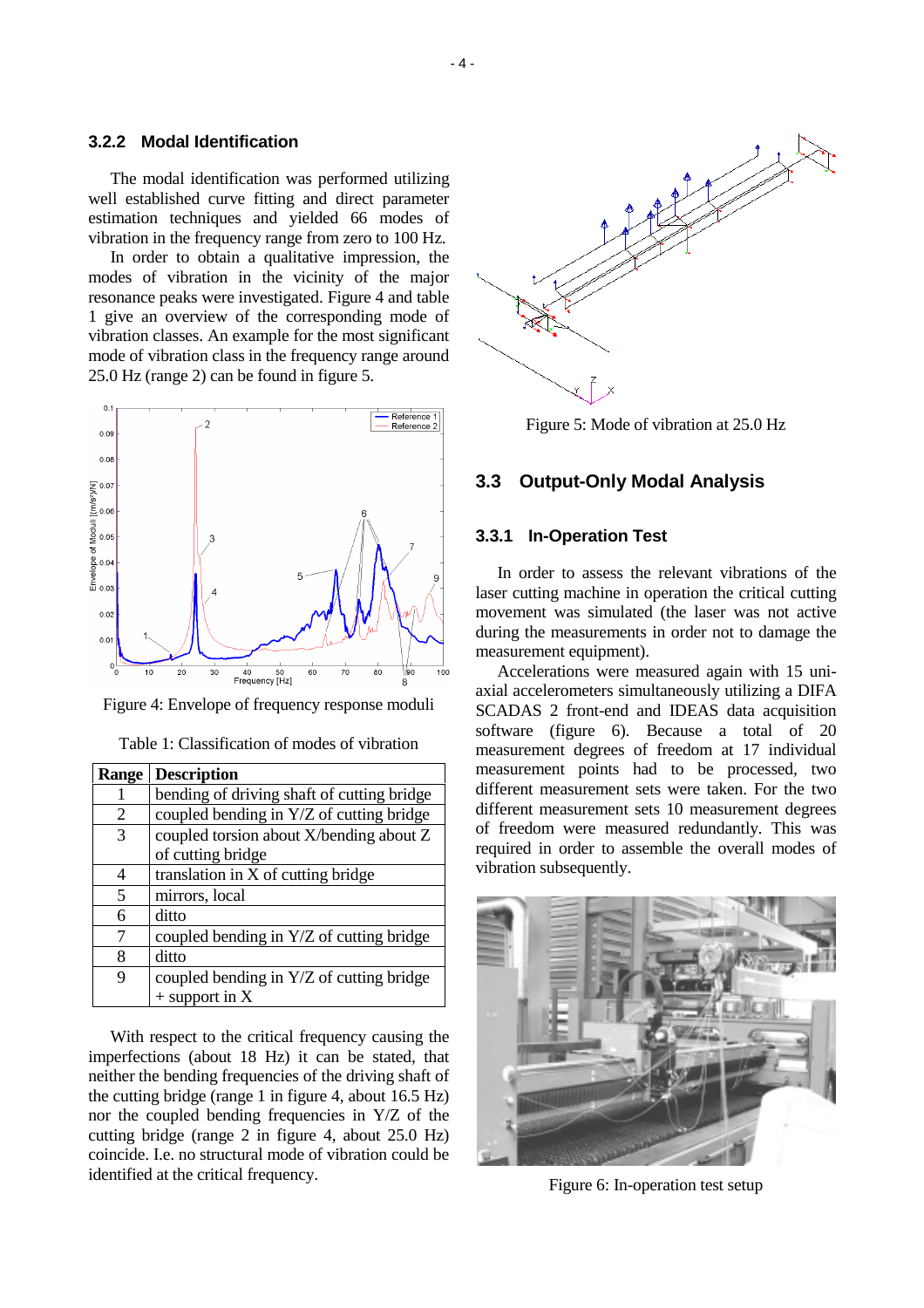In figure 7 a typical time record of the cutting process is given. Taking a look at a zoom into this time record (figure 8) exhibits that a dominant frequency at about 18 Hz is present, i.e. at the critical frequency.



Figure 9: Frequency content of cutting process

Figure 9 shows the square root of the envelope of estimated autospectra, revealing the frequency content of the cutting process. Again, a dominant response at 18.3 Hz can be observed (at the critical frequency).

#### **3.3.2 Output-Only Modal Identification**

To identify the operational modes of vibration governing the response of the laser cutting machine at about 18 Hz, output-only modal analysis techniques were applied utilizing special ICS in-house software. Two different techniques were applied:

- 1) Frequency Domain Decomposition
- 2) Stochastic Subspace Identification

For both techniques time data were measured. The data were subsequently digitally band-pass filtered from 10 to 30 Hz in order to focus exclusively on the critical frequency range.

For the Frequency Domain Decomposition the spectral density matrix was calculated utilizing a 2048 point Fast Fourier Transformation. In figure 10 the singular value decomposition of the spectral density matrix is shown for the first measurement set, and modes of vibration can be recognized at about 18 and 25 Hz.



Figure 10: Singular value decomposition of spectral density matrix

For the Stochastic Subspace Identification 3800 data values were used to calculate the output block Hankel matrix. Figure 11 shows the stabilization diagram for the first measurement set. It can be noticed that no fully satisfactory stabilization occurs. However, at about 14, 18, and 25 Hz relatively stable modes of vibration are present. The final model order selected for modal data extraction was 10. Only the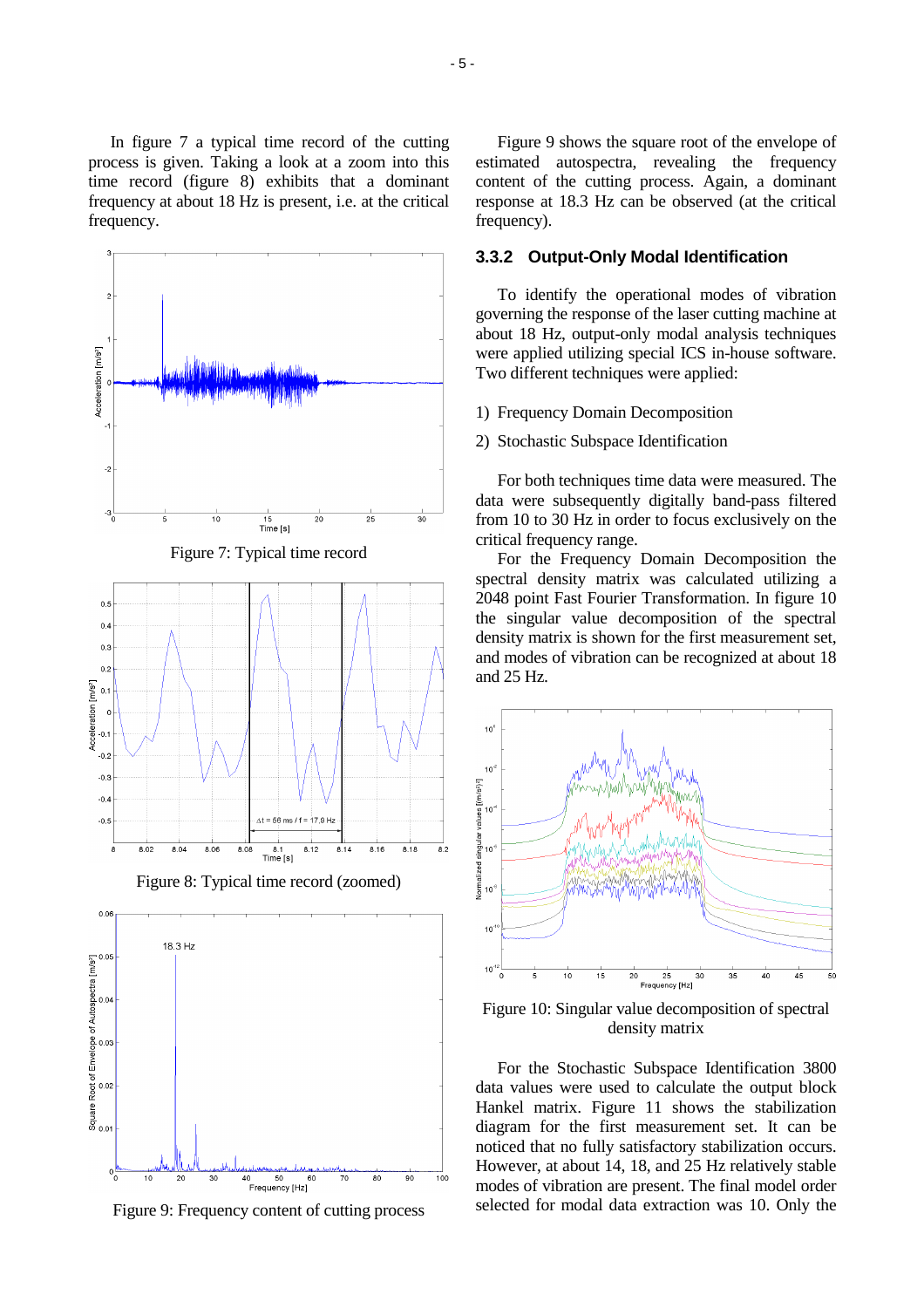

modes of vibration at about 18 and 25 Hz were retained since the other ones exhibited unreasonable

damping values.

Figure 11: Stabilization diagram

All in one both techniques yielded the same two modes of vibration (see table 2 and figures 12 and 13), while the agreement of the individual results was very good.

Table 2: Identified operational modes of vibration

| No. |      | <b>Freq.</b> Description                   |
|-----|------|--------------------------------------------|
|     | [Hz] |                                            |
|     | 18.3 | translation in Y of cutting bridge         |
| 2   |      | 24.5   coupled bending in $Y/Z$ of cutting |
|     |      | bridge                                     |

The overall operational modes of vibration were assembled from the two different measurement sets utilizing the 10 redundantly measured degrees of freedom. A modal scale factor was determined according to equation (2) for each pair of modes of vibration in order to achieve the same scaling (within least squares limits).

$$
MSF = \frac{\mathbf{x}_{Test2}^{\mathrm{T}} \ \mathbf{x}_{Test1}}{\mathbf{x}_{Test2}^{\mathrm{T}} \ \mathbf{x}_{Test2}}
$$
(2)

with:

- $X<sub>Test1</sub>$  mode of vibration from measurement set 1 at the 10 redundantly measured degrees of freedom
- **x**<sub>Test2</sub> mode of vibration from measurement set 2 at the 10 redundantly measured degrees of freedom

The additional five measurement degrees of freedom from the second measurement set were scaled with the corresponding modal scale factors

and then simply added to the 15 measurement degrees of freedom obtained form the first measurement set.



Figure 12: Operational mode of vibration at 18.3 Hz



Figure 13: Operational mode of vibration at 24.5 Hz

#### **3.4 Comparison of Results**

A comparison of the two operational modes of vibration and the 66 modes of vibration identified by classical experimental modal analysis techniques reveals the following:

- 1) the operational mode of vibration at 24.5 Hz correlates very well with an experimental modal analysis mode of vibration at 25.0 Hz (MAC value of 93.0 %)
- 2) the operational mode of vibration at 18.3 Hz cannot be paired to any experimental modal analysis mode of vibration; it is obviously nonstructural and is most probably caused by the drives and the control system